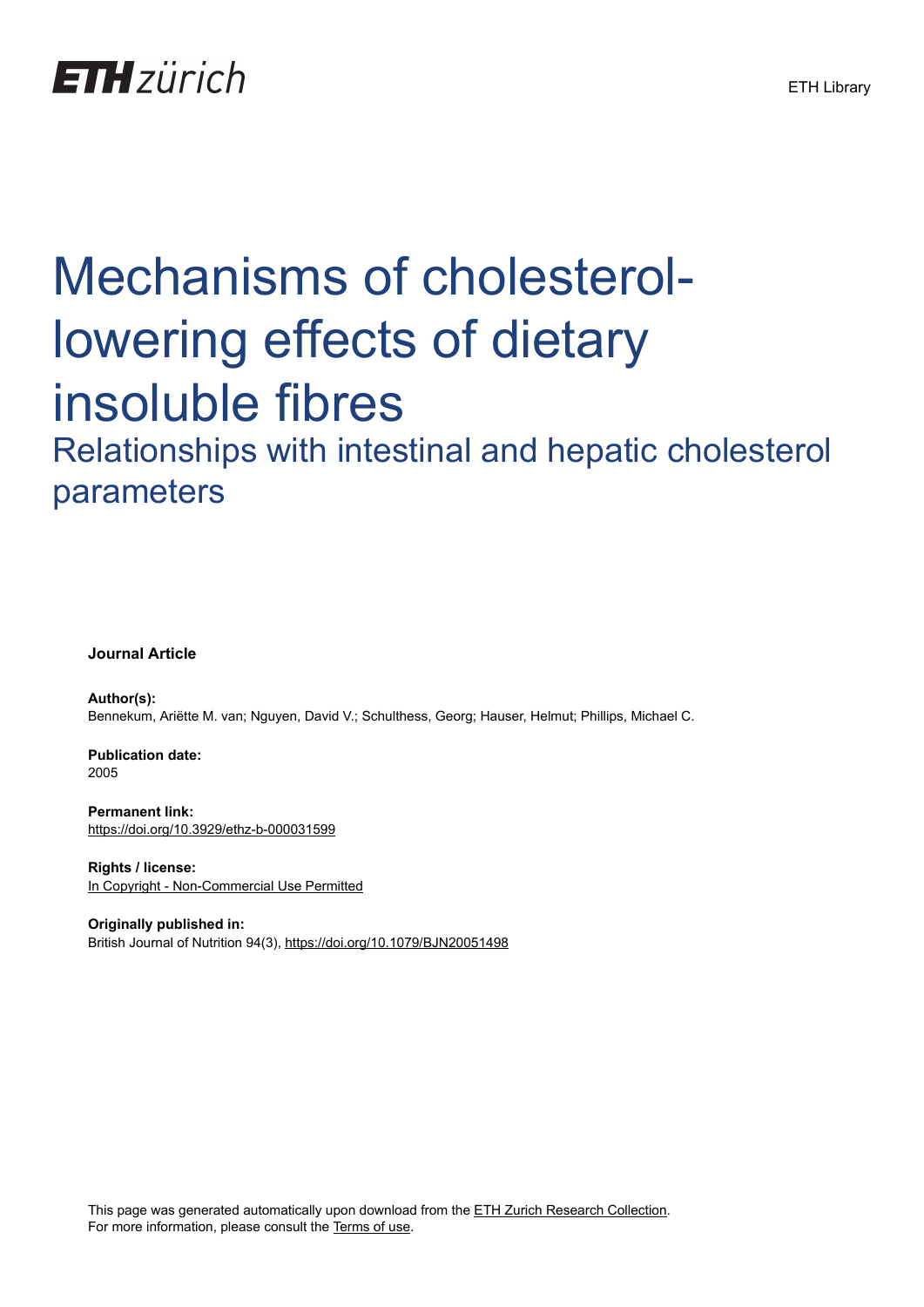### Mechanisms of cholesterol-lowering effects of dietary insoluble fibres: relationships with intestinal and hepatic cholesterol parameters

Ariëtte M. van Bennekum<sup>1</sup>, David V. Nguyen<sup>1</sup>, Georg Schulthess<sup>2</sup>, Helmut Hauser<sup>3</sup> and Michael C. Phillips<sup>1\*</sup>

<sup>1</sup>Department of GI/Nutrition, The Children's Hospital of Philadelphia, University of Pennsylvania School of Medicine, 3615 Civic Center Blvd, Philadelphia, PA 19104-4318, USA

<sup>2</sup>Department of Internal Medicine, Medical Policlinic, University Hospital, CH-8091 Zurich, Switzerland

<sup>3</sup>Institute of Biochemistry, Swiss Federal Institute of Technology, Zürich, Switzerland

(Received 29 October 2004 – Revised 23 March 2005 – Accepted 5 April 2005)

Fibres with a range of abilities to perturb cholesterol homeostasis were used to investigate how the serum cholesterol-lowering effects of insoluble dietary fibres are related to parameters of intestinal cholesterol absorption and hepatic cholesterol homeostasis in mice. Cholestyramine, chitosan and cellulose were used as examples of fibres with high, intermediate and low bile acid-binding capacities, respectively. The serum cholesterol levels in a control group of mice fed a high fat/high cholesterol (HFHC) diet for 3 weeks increased about 2-fold to 4·3 mM and inclusion of any of these fibres at 7·5 % of the diet prevented this increase from occurring. In addition, the amount of cholesterol accumulated in hepatic stores due to the HFHC diet was reduced by treatment with these fibres. The three kinds of fibres showed similar hypocholesterolaemic activity; however, cholesterol depletion of liver tissue was greatest with cholestyramine. The mechanisms underlying the cholesterol-lowering effect of cholestyramine were (1) decreased cholesterol (food) intake, (2) decreased cholesterol absorption efficiency, and (3) increased faecal bile acid and cholesterol excretion. The latter effects can be attributed to the high bile acid-binding capacity of cholestyramine. In contrast, incorporation of chitosan or cellulose in the diet reduced cholesterol (food) intake, but did not affect either intestinal cholesterol absorption or faecal sterol output. The present study provides strong evidence that above all satiation and satiety effects underlie the cholesterol-lowering properties of insoluble dietary fibres with moderate or low bile acid-binding capabilities.

#### Dietary fibres: Cholesterol-lowering: Intestinal cholesterol absorption: Bile acid

Studies with animals and human subjects indicate that there is a considerable inter-individual variation in the rate of dietary cholesterol absorption in the small intestine (Grundy, 1983; Sehayek et al. 1998). Furthermore, intestinal cholesterol absorption efficiency is positively correlated with plasma cholesterol levels (Kesaniemi & Miettinen, 1987) and plasma cholesterol level is positively correlated with the incidence of CHD (Castelli, 1984). It follows that a reduction of cholesterol absorption in the small intestine should be beneficial in the prevention of CHD. In light of this, there has been great interest in the influence of food constituents, such as dietary fibres, on cholesterol absorption in the intestine.

Dietary fibres are non-digestible, water-soluble or water-insoluble carbohydrates that are present in the diet and are claimed to have beneficial effects in the lowering of serum cholesterol and the prevention of CHD (Story et al. 1997; Fernandez, 2001). The exact in vivo mechanisms for the lowering of serum and hepatic cholesterol levels by naturally occurring fibres are not well understood. On the other hand, the principal mechanism of action of the pharmacological agent, cholestyramine, is well known. This cationic polymer acts through the sequestration of bile acids in the intestine, resulting in an interruption of the enterohepatic circulation of bile acids and an up-regulation of bile acid synthesis (Casdorph, 1967). Moreover, the sequestration of bile acids is likely to perturb the process of intestinal cholesterol

absorption, and a decrease in cholesterol absorption efficiency by cholestyramine feeding has been established in various animal models, as well as in man (Gylling et al. 1989).

The aim of our studies was to use a mouse model to investigate the hypocholesterolaemic effects of insoluble dietary fibres. We examined three fibres that possess a range of abilities to perturb bile acid and sterol metabolism. The bile acid resin cholestyramine (a styrene–divinylbenzene copolymer containing quaternary ammonium groups) was included as a positive control, as it is a potent anion exchanger with a high bile acid-binding capacity. Chitosan was used because it has weak anion exchange properties; from in vitro studies, it was concluded that chitosan has about 50 % of the bile acid-binding capacity of cholestyramine (Lee et al. 1999). Chitosan is the deacetylated form of chitin, which is N-acetylaminocellulose present in the exoskeleton of arthropods and is considered a fibre of animal origin (Furda, 1983). Cellulose (an unbranched polymer of  $\beta$ -1,4-linked glucose residues) is a common dietary fibre that is uncharged and has little or no bile acid-binding capacity (Vahouny et al. 1980a,b).

Our investigations focused on how the serum cholesterol-lowering effects of insoluble dietary fibres are related to parameters of intestinal cholesterol absorption, an aspect that has not received much attention yet, and hepatic cholesterol homeostasis.

Abbreviation: HFHC, high fat/high cholesterol.

<sup>\*</sup> Corresponding author: Dr Michael C. Phillips, fax +1 215 590 0583, email phillipsmi@email.chop.edu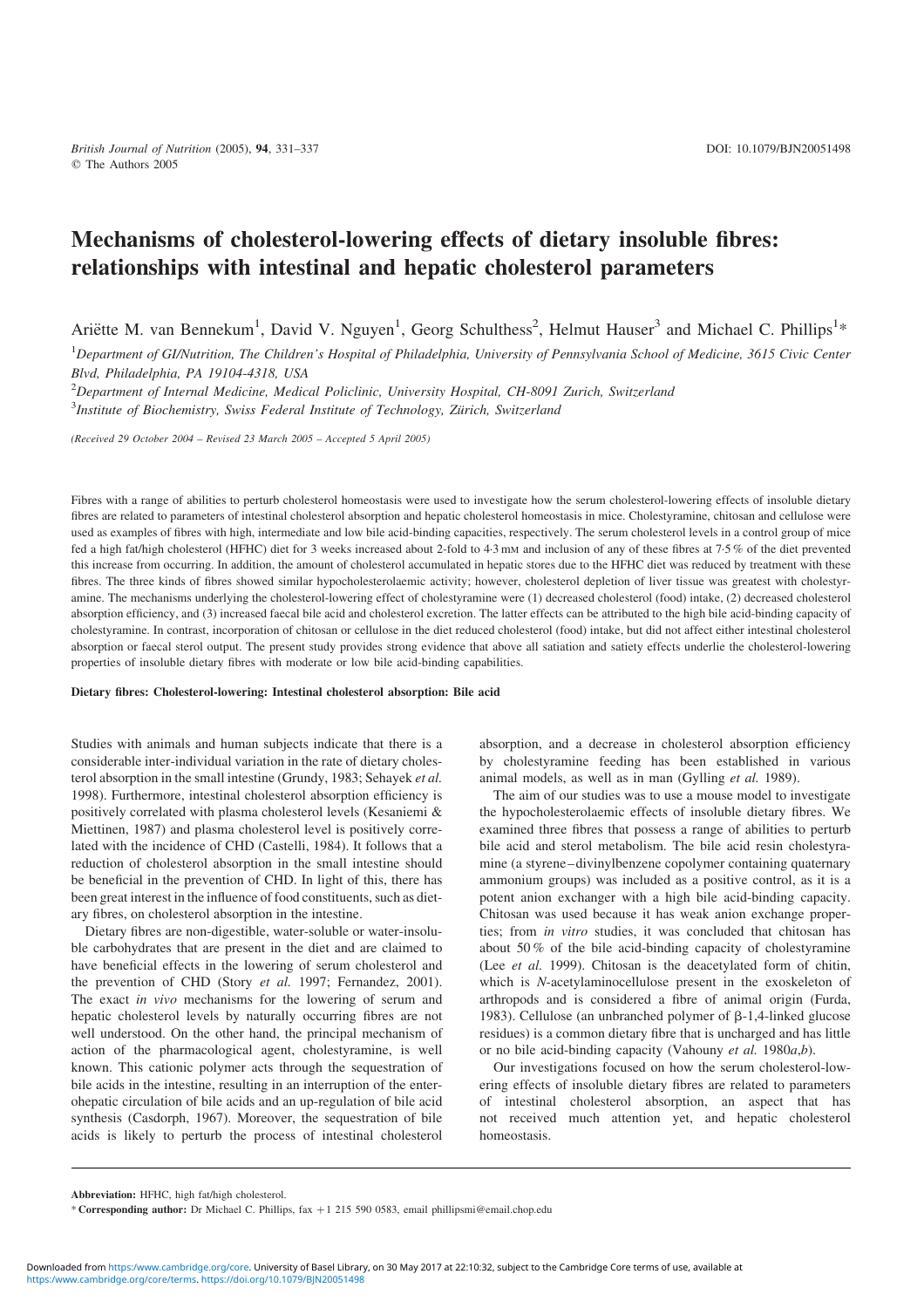#### Experimental methods

#### Animals and diets

Female C57BL/6 mice, aged 8–12 weeks, were obtained from the Jackson Laboratories (Bar Harbor, ME, USA). The mice were housed three per cage in the Laboratory Animal Facility in a temperature- and humidity-controlled room with a 12 h light–dark cycle. They were fed a standard rodent chow (5P84 diet, North Penn Feeds, Hatfield, PA, USA) until the start of the dietary treatment. Subsequently, the mice were divided into four groups of six: the first group (control) was fed a high fat/high cholesterol (HFHC) diet containing no added fibre for 3 weeks while the other three groups were fed the same HFHC diet containing either 7·5 % (w/w) cholestyramine, 7·5 % chitosan (i.e. chitin which is minimally 85% deacetylated) or 7.5% cellulose. This dietary inclusion level of 7·5 % (w/w) was chosen to ensure that chitosan would be effective in lowering serum cholesterol level without having any side-effects (Han et al. 1999). The HFHC diet (obtained from North Penn Feeds) consisted of Purina Mouse Chow, 5015; meal: 750 g/kg; casein, high protein: 75 g/ kg; dextrose, monohydrate: 25 g/kg; sucrose: 16·25 g/kg; dextrin: 16·25 g/kg; cocoa butter: 75 g/kg; cholesterol: 12·5 g/kg; sodium cholate: 5 g/kg; cellulose (fibre): 12·5 g/kg; mineral mix, AIN-76: 8·75 g/kg; vitamin mix, AIN 76A(sub): 2·5 g/kg; choline chloride: 1·25 g/kg. The fibres were ground into the diet with a mortar and pestle and, after the addition of distilled water, new pellets were made and dried. Cholestyramine (cat. no. C-4650), chitosan (cat. no. C-3646) and cellulose (cat. no. C-6413) were obtained from Sigma Chemical Co. (St Louis, MO, USA). Body weight (each mouse individually), food intake (averages of three mice) and the general appearance of the mice were recorded three times a week.

#### Intestinal cholesterol absorption

At the end of the 3-week feeding period, animals were transferred to metabolic cages in the afternoon before the cholesterol uptake experiment. The following morning, the mice were fasted for 6 h, and 2h before the start of the dark cycle they were gavaged 100 µl corn oil containing 1 µCi  $\int_0^{14}$ C]cholesterol ( $\int_0^{14}$ C]cholesterol, 45–60 mCi/mmol; NEN Life Science Products, Boston, MA, USA) and  $0.4 \mu$ Ci (8 pmol)  $[^3H]\alpha\beta$ -sitostanol ([5,6- $^3H]\alpha\beta$ sitostanol 50 Ci/mmol; American Radiolabeled Chemicals, St Louis, MO, USA). For this, aliquots of  $\int^{14}C|\text{cholesterol}$  and [ ${}^{3}H$ - $\alpha\beta$ ]sitostanol were dissolved in ethanol and mixed with corn oil, and the ethanol was subsequently removed by slowly bubbling  $N_2$  through the solution for  $3-4$  h. Prior to use, the purity of the radiolabelled lipids was assessed by TLC and was at least 95 % for  $[^{3}H]\alpha\beta$ -sitostanol and at least 98 % for  $[^{14}C]$ cholesterol. After receiving the gavage, each mouse was returned to its metabolic cage where it immediately started to eat chow. Faeces were collected for 24 h periods, up to 72 h. Animals were anaesthetized using an intraperitoneal injection of a mixture of 150 mg ketamine plus 10 mg xylazine (Research Biomedical Instruments, Natick, MA, USA) per kg body weight. When killed, blood, gall bladder bile and liver were harvested for further analyses. Sera were obtained after clotting of the blood and centrifugation. All animal studies were approved by the Institutional Animal Care and Use Committee of the Children's Hospital of Philadelphia.

#### Analytical methods

Total collected faeces were weighed and homogenized in water (10 %, w/v). Sterols were extracted from an aliquot of an appropriate dilution of the homogenate with an equal volume of chloroform– methanol (2:1, v/v), and  $\left[ {}^{14}C \right]$ cholesterol and  $\left[ {}^{3}H \right]$  $\alpha \beta$ -sitostanol were determined by liquid scintillation counting. Appropriate standards were used to correct for spillover between the <sup>3</sup>H- and <sup>14</sup>Ccounting channels. The cholesterol absorption efficiency was determined by the faecal dual-isotope ratio method (Grundy et al. 1968). Faecal cholesterol levels, and serum and biliary cholesterol levels were measured enzymatically using Sigma Diagnostics commercial kit no. 352, and biliary bile acid levels were determined using Sigma Diagnostics commercial kit no. 450-A, following the instructions of the manufacturer (Sigma Chemical Co.). For biliary bile acid analysis, a mixture of cholic acid and taurocholic acid (1:1 molar ratio) was used as a standard. Biliary phospholipids were determined using a phosphorus assay (Bartlett, 1959). Hepatic free cholesterol and total cholesterol were determined by GLC (Ishikawa et al. 1974) using cholesteryl methyl ether as an internal standard. Cholesteryl ester content was calculated as the difference between total and free cholesterol content. Bile acids were extracted from faeces essentially as described by Schiller et al. (1990). Briefly, 0·4 ml of an eight times dilution of a 10 % faecal homogenate were added to a test tube containing 0·2 ml 10 M-NaOH and 2 ml 100 % ethanol. An internal standard of  $0.2 \mu$ Ci (0.2 nmol) of [ 3 H(G)]taurocholic acid (2 Ci/mmol; NEN Life Science Products) was then added and the samples were refluxed on a heating block at  $95-100^{\circ}$ C for 1 h. Appropriate standards of a 1:1 molar mixture of cholic acid and taurocholic acid were treated similarly. After refluxing, samples were centrifuged for 15 min at 1500 *g*. Neutral sterols were extracted from two 0·5 ml aliquots of each sample supernatant using 0.75 ml petroleum ether three times. The remaining water–ethanol phase was evaporated and the residue redissolved in 0·5 ml water, after which the pH was adjusted to 7 using 1 M-HCl. Samples were dried and the residue was dissolved in methanol–Tris-HCl buffer (0·13 M-Tris-HCl, 0·67 mM-ethylene diamine tetraacetic acid, pH 9·5) (3·75:6·25, v/v). Aliquots were taken for liquid scintillation counting and bile acid analysis using the enzymatic assay of Turley & Dietschy (1978).

#### Statistical analysis

Statistical evaluation was performed on a personal computer using Excel, Statistica version 6 (correlations; Statsoft Inc., Tulsa, OK, USA) and SPSS version 11.5 (SPSS, Chicago, IL, USA). Results are expressed as mean values and standard deviations. Variables were compared between the group of control animals and each group of fibre-treated animals by ANOVA followed by the two-sided Dunnett test.

#### Results

#### Effects of dietary fibres on cholesterol concentrations in the serum and liver

[Table 1](#page-3-0) shows the effects of the dietary fibres on serum cholesterol levels in female C57BL/6 mice after changing their diet from standard rodent chow to a HFHC diet containing 7·5 % cocoa butter and 1·25 % cholesterol. In control animals fed the HFHC diet without any of the three added fibres, the serum cholesterol level averaged 4·2 mM, consistent with published data (Carter et al. 1997). Upon feeding for 3 weeks with a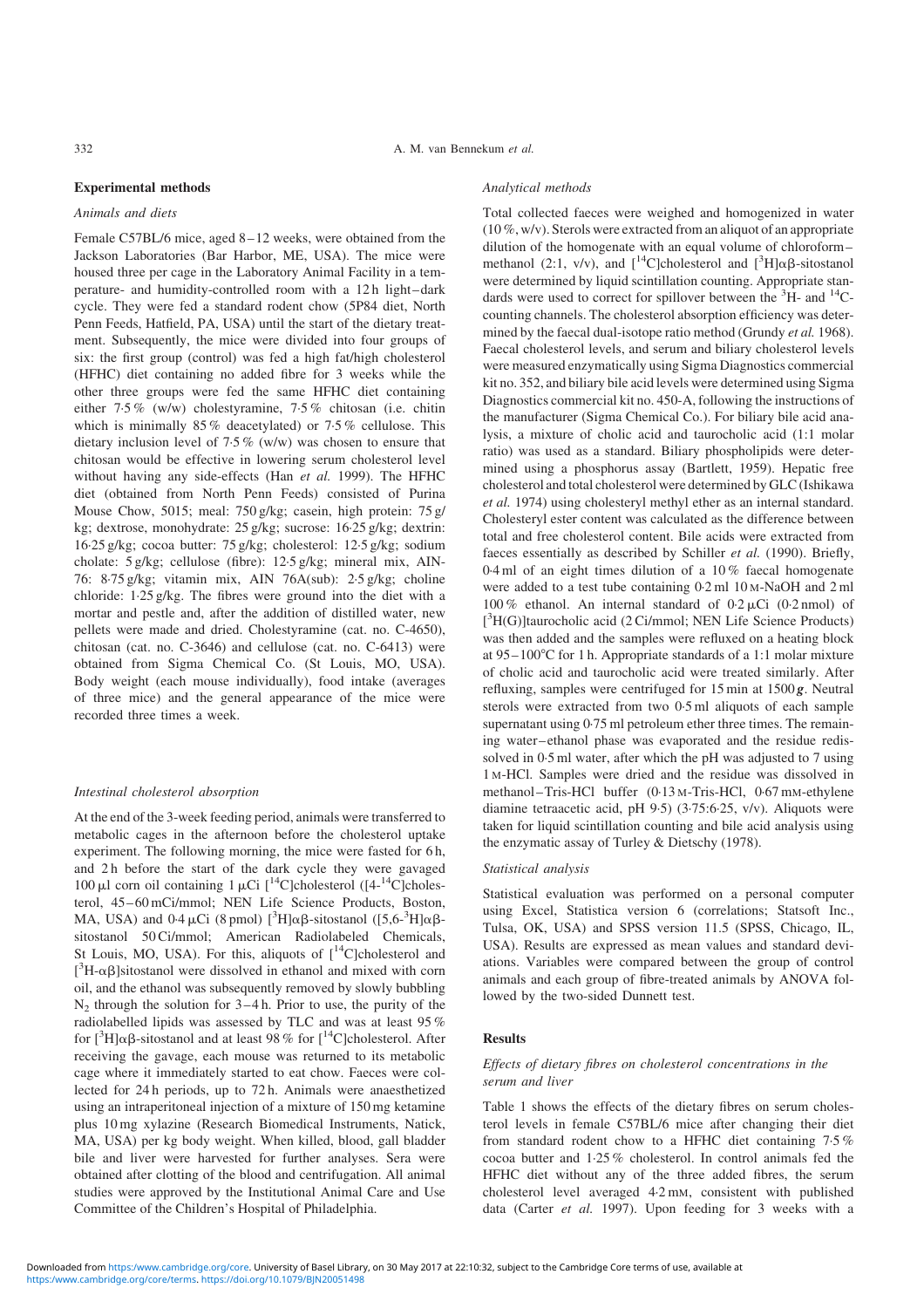<span id="page-3-0"></span>HFHC diet containing 7·5 % cholestyramine, chitosan or cellulose, serum cholesterol levels were significantly lower with average values of 2·0, 2·2 and 1·6 mM, respectively. These values are similar to those obtained when the mice were fed a standard laboratory chow without added fat and cholesterol (data not shown). Thus, inclusion of any of the fibres in the diet prevented the increase in serum cholesterol level normally seen when the fat and cholesterol content of the diet is raised.

Hepatic steady-state sterol levels were determined as total cholesterol and as cholesteryl ester in all four groups of mice. When cholestyramine was included in the diet, the amount of total cholesterol did not increase to 72 mg cholesterol/g liver as observed with control animals fed a HFHC diet but remained low, i.e. 2·9 mg cholesterol/g liver (Table 1). Similar levels of liver cholesterol to the latter figure were observed when mice were fed a standard laboratory chow with no added fat and cholesterol (data not shown). Similar decreases in hepatic cholesterol stores have been reported in animal feeding studies using cholestyramine in the diet (Jennings et al. 1988; Turley et al. 1994, 1996). The inclusion of chitosan and cellulose in the diet also significantly reduced hepatic cholesterol concentrations, yielding values of 30 and 41 mg/g liver, respectively (Table 1). The chitosan effect is consistent with data in the literature (Jennings et al. 1988; Trautwein et al. 1997; Gallaher et al. 2000). Hepatic total cholesterol stores, calculated by multiplying the hepatic total cholesterol concentration (mg cholesterol/g liver) by the liver weight, decreased by 94, 57 and 40 mg cholesterol per mouse for the cholestyramine, chitosan and cellulose groups, respectively, relative to the total liver cholesterol of the control group. The effects of dietary fibres on liver total cholesterol levels were also reflected in their effects on hepatic cholesteryl ester stores (Table 1): the cholesteryl ester pools were significantly lower in animals fed cholestyramine-, chitosan- and cellulose-containing diets, as compared with the control group. The hepatic levels of cholesterol in the four animal groups correlated with the appearance of the livers: livers of the control group were light-coloured, those of mice fed the cholestyraminecontaining diet were normal, dark red and those of the chitosan and cellulose groups were medium red-coloured.

#### Effects of dietary fibres on cholesterol and bile acid metabolism

In order to discriminate between decreases in cholesterol absorption and increases in cholesterol and bile acid excretion as possible mechanisms for the observed alterations in hepatic and serum cholesterol levels (Table 1), we investigated the effects of the dietary fibres on these parameters and on bile composition.

Cholestyramine caused a significant increase in faecal cholesterol output from about 0·5 mg/d per g body weight in control mice to about 1 mg/d per g body weight ([Table 2\)](#page-4-0). The other fibres had no significant effect on daily faecal cholesterol output. Faecal bile acid excretion levels averaged 3·3, 3·3 and 3·4 mmol bile acid/d per body weight, respectively, in the control, chitosan and cellulose groups, and were significantly increased to  $5.3 \mu$ mol bile acid/d per g body weight in the cholestyramine group ([Table 2](#page-4-0)). Cholestyramine also significantly affected the concentrations of cholesterol and bile acids in the bile of the mice. Thus, the biliary cholesterol level was in the range 16– 19 mM for the control, chitosan and cellulose groups but only 3 mM in the cholestyramine-fed animals [\(Table 2](#page-4-0)). Inclusion of cholestyramine in the diet also reduced the biliary bile acid level significantly to 107 mm relative to the control (354 mm; [Table 2\)](#page-4-0). The biliary bile acid concentrations in the chitosan and cellulose groups were not significantly different from that of the control group. Biliary phospholipid concentrations averaged about 42 mM for all groups (data not shown).

Since cholesterol balance in the enterohepatic circulation is sensitive to the level of cholesterol acquired from food, we compared the effects of the dietary fibres on cholesterol absorption efficiency. The intestinal cholesterol absorption efficiency was 34 % in the control group and 22 % in the cholestyramine-fed group [\(Table 2](#page-4-0)). The cholesterol absorption efficiencies in the presence of chitosan and cellulose were identical within experimental error to that of the control. The absence of an effect of these fibres on cholesterol absorption efficiency was not due to a delayed appearance of the radiolabels in the stool because more than  $95\%$  of the <sup>3</sup>H-labelled sitostanol was recovered in the faeces after 24 h (data not shown).

#### Effects of dietary fibres on body weight and food intake

Since the change from standard rodent chow to HFHC diet was expected to increase body weight, this parameter was monitored for the four groups of mice. At baseline, the mean body weights were similar: 19·3 g/animal (control), 19·7 g/animal (cholestyramine), 19·3 g/animal (chitosan) and 19·8 g/animal (cellulose). The mice on the control HFHC diet showed the greatest gain in weight over the 3-week diet period; the mean increase in body weight was  $+9.0\%$ . The increase in body weight in this control group of mice was associated with the largest increase in serum and liver cholesterol concentrations (Table 1). In marked contrast, there was no increase in body weight of the cholestyramine-treated group  $(-0.2\%)$  and there was no change in either serum cholesterol or hepatic cholesterol stores. Moderate

|                                                              | Diet groups     |           |                        |           |         |                  |           |         |                   |           |       |
|--------------------------------------------------------------|-----------------|-----------|------------------------|-----------|---------|------------------|-----------|---------|-------------------|-----------|-------|
|                                                              | Control $(n 6)$ |           | Cholestyramine $(n 6)$ |           |         | Chitosan $(n 6)$ |           |         | Cellulose $(n 6)$ |           |       |
| Parameter                                                    | Mean            | SD        | Mean                   | <b>SD</b> | P       | Mean             | <b>SD</b> | P       | Mean              | <b>SD</b> |       |
| Serum cholesterol concentration (mm)                         | 4.3             | $\cdot$ 4 | 2.0                    | 0.7       | 0.033   | 2.2              | 1·6       | 0.038   | 1.6               | 0.8       | 0.004 |
| Hepatic total cholesterol concentration (mg/g liver)         | 72              | 19        | 2.9                    | 0.3       | < 0.001 | 30               | 16        | < 0.001 | 41                |           | 0.006 |
| Percentage of hepatic total cholesterol as cholesteryl ester | 94              |           | 34                     | 8         | < 0.001 | 82               |           | < 0.001 | 87                |           | 0.002 |

\* The variables were compared between the group of control mice and each group of fibre-treated animals; P values were calculated using ANOVA followed by the Dunnett test. † For details of diets and procedures, see p. 332.

Table 1. Plasma and liver cholesterol concentrations\*† (Mean values, standard deviations and P values)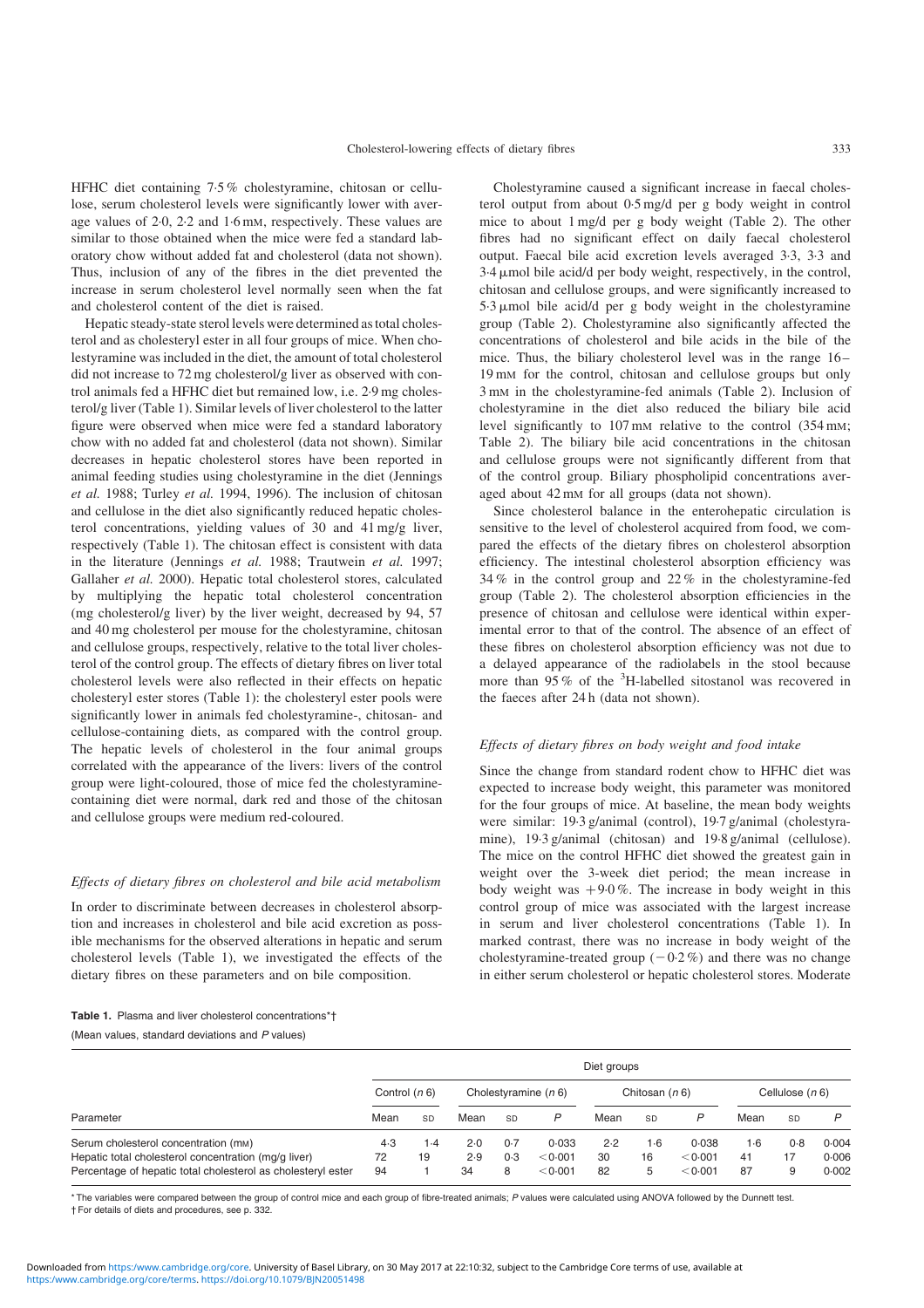<span id="page-4-0"></span>Table 2. Intestinal and biliary cholesterol and bile acid parameters\*† (Mean values, standard deviations and P values)

| Parameter                                                                          | Diet groups     |      |                        |      |         |                  |      |      |                   |      |      |
|------------------------------------------------------------------------------------|-----------------|------|------------------------|------|---------|------------------|------|------|-------------------|------|------|
|                                                                                    | Control $(n 6)$ |      | Cholestyramine $(n 5)$ |      |         | Chitosan $(n 6)$ |      |      | Cellulose $(n 6)$ |      |      |
|                                                                                    | Mean            | SD   | Mean                   | SD   | P       | Mean             | SD   | P    | Mean              | SD   | P    |
| Faecal excretion of cholesterol (mg/d per g body wt)                               | 0.55            | 0.18 | 1.06                   | 0.31 | 0.002   | 0.59             | 0.07 | 0.67 | 0.56              | 0.10 | 0.90 |
| Faecal excretion of bile acids $(\mu \text{mol/d} \text{ per } q \text{ body wt})$ | 3.3             | 1.4  | 5.3                    | 0.5  | 0.003   | 3.3              | 0.8  | 0.95 | $3-4$             | 0.5  | 0.64 |
| Biliary cholesterol concentration (mm)                                             | 19              | 6    | 3                      | 1.5  | < 0.001 | 16               |      | 0.90 | 19                | 5    | 0.99 |
| Biliary bile acid concentration (mm)                                               | 354             | 105  | 107                    | 68   | 0.002   | 324              | 59   | 0.95 | 247               | 85   | 0.17 |
| Cholesterol absorption efficiency (%)                                              | 34              | 8    | 22                     | 12   | 0.05    | 36               | 6    | 0.99 | 33                | 8    | 0.99 |

\* The variables were compared between the group of control mice and each group of fibre-treated animals; P-values were calculated using ANOVA followed by the Dunnett test. † For details of diets and procedures, see p. 332.

weight gains were observed in the chitosan-treated group  $(+3.1\%)$  and in the cellulose-treated group  $(+2.1\%)$ . In these cases, the HFHC diet did not increase serum cholesterol although it did increase hepatic cholesterol stores to levels intermediate to those of the control and cholestyramine-treated groups ([Table 1\)](#page-3-0). All mice appeared healthy and were active throughout the feeding experiment.

As expected, the mean weight gain over the 3-week period of the diet for each group of mice was a function of the corresponding food intake. The dependence of weight increase (W, g/animal) on steady-state food intake  $(F, g/\text{animal})$  was described by the equation  $W = 1.38F - 3.92$   $(r^2 \ 0.8)$ . There was an initial period of adjustment to the new diets and during this time the daily food intake fluctuated. However, for all groups of mice the food intakes became quite constant for days 10–21 of the diet regimen. Fig. 1 compares these steady-state daily food intakes for the four groups of mice. It is apparent that inclusion of the fibres in the diet reduced the food intake by about 15– 20 % relative to the control group in all cases. Since the intestinal absorption efficiency was similar for the control, chitosan and cellulose groups (Table 2), it follows that the amount of cholesterol absorbed in the chitosan and cellulose groups of mice also decreased by 15–20 % relative to the value for the control



Fig. 1. Effects of the dietary insoluble fibres on steady-state daily food intake. Values are means (six mice per group) with standard deviations depicted by vertical bars. The food intakes for the three fibre groups were significantly lower than that of the control group  $(P<0.05)$ .

group (about 16 mg cholesterol/mouse per d as calculated from the food intake data in Fig. 1 and the cholesterol intestinal absorption efficiencies in Table 2). Since cholestyramine treatment not only decreased food intake (Fig. 1) but also decreased cholesterol absorption efficiency (Table 2), the overall effect of this fibre on cholesterol uptake in the intestine was greater.

#### Discussion

The results of the present study show that inclusion of  $7.5\%$  (w/w) cholestyramine, chitosan and cellulose in the diet had significant effects on the accumulation of dietary cholesterol in the mice. The change from basal to HFHC diet increased the daily intestinal absorption of dietary cholesterol for a control mouse from zero to about 16 mg/d. Feeding of cholestyramine completely prevented accumulation of this cholesterol in hepatic stores while feeding of chitosan and cellulose partially prevented this accumulation ([Table 1](#page-3-0)). Several mechanistic theories for the hypocholesterolaemic effects of naturally occurring fibres have been put forward (Furda, 1990). One such mechanism involves binding of bile acid molecules in the intestinal lumen to the fibre, as occurs with cholestyramine. Such a mechanism would be expected to apply to a cationic polymer such as chitosan but not to a neutral fibre such as cellulose. Indeed, there is some question as to whether the insoluble cellulose fibre has any cholesterol-lowering effect (Chen & Anderson, 1979). A completely different mechanism of action of dietary fibres may relate to their ability to suppress energy intake. Dietary fibres can induce both satiation (i.e. limit the size of a meal) and satiety (i.e. inhibit the desire for another meal) (Burton-Freeman, 2000). Both effects can reduce the intake of any cholesterol present in the diet. Analysis of these cholesterol balance parameters for the four groups of mice has enabled us to compare the contributions to cholesterol reduction of the satiation and satiety-inducing properties and the bile acid-binding properties of the fibres.

#### Mechanisms of cholesterol-lowering effects of cholestyramine

Cholestyramine is a well-known resin that has been widely used for the treatment of atherosclerosis and the prevention of CHD (Brown, 1990). The cholesterol-lowering effect of this compound ([Table 1](#page-3-0)) has been clearly demonstrated in human and animal studies (Gylling et al. 1989; Turley et al. 1994). As a result of the extensive sequestration of bile acids in the intestines by cholestyramine, the amount of recycled bile acids, usually in excess of 95 % (Cohen, 1999), was dramatically reduced and the demand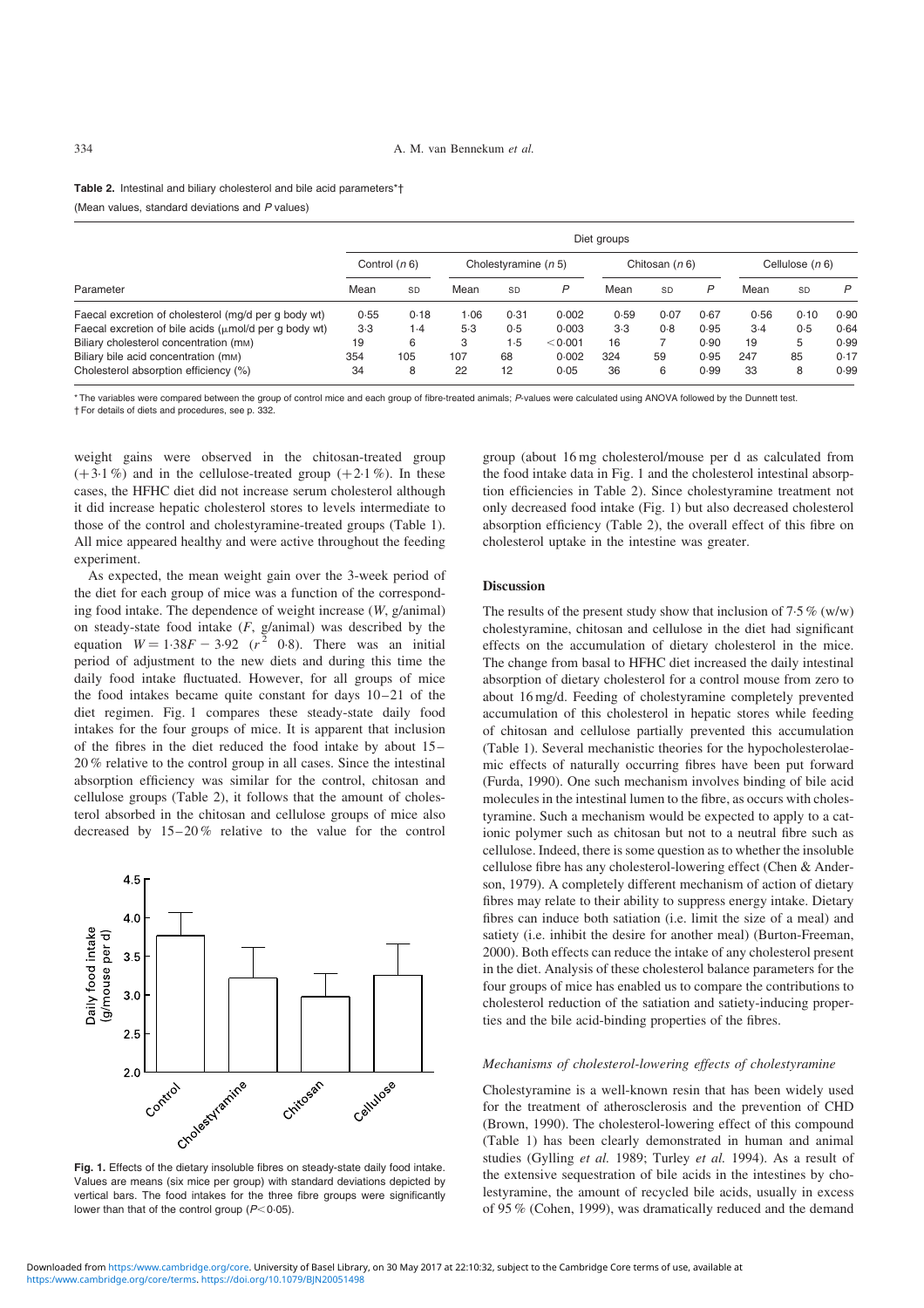for hepatic cholesterol metabolism towards bile acid formation and secretion in cholestyramine-fed mice was consistent with the finding of lower biliary cholesterol and bile acid levels ([Table 2](#page-4-0)). Feeding cholestyramine reduced the cholesterol absorption efficiency significantly from 34 % in control mice to 22 % ([Table 2](#page-4-0)). This decrease was caused by the binding of bile acids to cholestyramine in the intestinal lumen which results in decreased cholesterol solubilization and reduced cholesterol uptake at the brush border membrane of enterocytes (cf. Homan & Krause, 1997). The binding of bile acids to cholestyramine led to increased excretion of bile acids and cholesterol in the faeces ([Table 2\)](#page-4-0) as has been found in human (Stanley et al. 1973) and other animal studies (Turley et al. 1996).

As a consequence of the changes, described earlier, in bile acid availability in the lumen of the intestines, the amount of dietary cholesterol absorbed was about 9 mg/mouse per d (calculated from the food intake data in [Fig. 1](#page-4-0) and the cholesterol intestinal absorption efficiencies in [Table 2](#page-4-0)) in the cholestyramine group compared to about 16 mg/mouse per d in the control group. In the latter case, the 16 mg/mouse per d of absorbed cholesterol was associated with an increase of about 90 mg/mouse in liver cholesterol over the 3-week period ([Table 1\)](#page-3-0). This corresponds to a rate of accumulation of liver cholesterol of about 4 mg/d, with the excess being lost in the faeces as cholesterol or bile acid. In the cholestyramine group, the 9 mg/mouse per d of absorbed cholesterol did not lead to any accumulation of cholesterol in the liver [\(Table 1\)](#page-3-0) over the feeding period. The 90 mg lower accumulation of liver cholesterol for the cholestyramine group compared to the control group was due, in part, to enhanced rates of loss of cholesterol and bile acid in the faeces [\(Table 2\)](#page-4-0). It should be noted that the combined serum and biliary cholesterol pools amounted to about 1 mg/mouse and were relatively small compared to the hepatic cholesterol pool. The cholesterol present in adipose tissue was not assessed but this storage pool was probably not affected greatly during the feeding period because it turns over slowly (Farkas et al. 1973).

It is important to note that there were two contributions to the reduction in daily cholesterol absorption from 16 to 9 mg/ mouse per d when cholestyramine was included in the diet. The decrease in daily cholesterol intake (calculated from the food intake data in [Fig. 1\)](#page-4-0) would have reduced the amount of absorbed cholesterol by about 2·4 mg/mouse per d if the absorption efficiency had remained at 34 % (the value for con-trol mice, see [Table 2\)](#page-4-0). The remainder of the 7 (16 - 9) mg/d per mouse reduction in absorbed cholesterol in cholestyraminetreated mice, i.e. about 4·6 mg/mouse per d, was a consequence of the decrease in cholesterol absorption efficiency to 22 %. Thus, about one-third (2·4/7) of the reduction in daily cholesterol absorption arising from cholestyramine treatment was due to satiation and satiety effects (cf. Burton-Freeman, 2000) and two-thirds was due to bile acid sequestration effects.

#### Mechanisms of cholesterol-lowering effects of chitosan and cellulose

In contrast to the cholestyramine-fed mice, there was no change in cholesterol absorption efficiency or faecal sterol excretion with the groups of mice fed either chitosan or cellulose ([Table 2\)](#page-4-0). Hence, the hypocholesterolaemic effects ([Table 1\)](#page-3-0) of both chitosan and cellulose cannot be rationalized in terms of either a reduction in cholesterol absorption efficiency or a

significant increase in faecal sterol output. It follows that, in contrast to the situation with cholestyramine, the hypocholesterolaemic effects of chitosan and cellulose cannot be related to a major bile acid-binding capacity of these two fibres. The mechanism of action of these two dietary fibres seems to be related to a suppression of food intake by means of inducing satiation and satiety (Burton-Freeman, 2000). Thus, the average food intake of all three groups of mice receiving a dietary fibre decreased significantly with respect to the control groups of mice ([Fig. 1](#page-4-0)). The daily amount of dietary cholesterol absorbed in the chitosan and cellulose groups of mice was about 13 mg/ mouse in each case; this value was about 3 mg lower than the 16 mg/mouse per d seen with the control group. The daily absorption of 13 mg cholesterol per mouse was associated with accumulations of approximately 40 and 60 mg liver cholesterol over 3 weeks for the chitosan and cellulose groups, respectively ([Table 1\)](#page-3-0). It follows that the rates of accumulation of liver cholesterol were about 2 and 3 mg/mouse per d compared to the value of about 4 mg/mouse per d for the control group. The lower rates of cholesterol accumulation in the fibre-treated groups apparently were not due to differences in rates of faecal output of cholesterol and bile acid ([Table 2\)](#page-4-0). Overall, our results suggest that satiation and satiety effects (Burton-Freeman, 2000) contributed significantly to the cholesterol-lowering properties of dietary chitosan and cellulose seen in these mice. This finding is consistent with an earlier study (Trautwein et al. 1997) where it was shown that incorporation of chitosan into the diet of hamsters led to a reduction in food intake and a cholesterol-lowering effect.

#### Clinical implications

Mechanisms underlying the cholesterol-lowering effect of cholestyramine are (1) decreased cholesterol (food) intake, (2) decreased cholesterol absorption efficiency, and (3) increased faecal bile acid and cholesterol excretion. The latter effects can be attributed to the high bile acid-binding capacity of cholestyramine. In contrast, incorporation of chitosan or cellulose in the diet reduced cholesterol (food) intake, but did not significantly affect either intestinal cholesterol absorption or faecal sterol excretion in our study. We conclude that satiation and satiety effects contribute to the cholesterol-lowering properties of dietary fibres with moderate or low bile acid-binding capabilities. Knowledge about the mechanisms by which the different fibres prevent cholesterol accumulation will be helpful for investigating clinical effects of fibre therapy. A possible beneficial effect of fibres on cardiovascular risk might be related to the different mechanisms by which the fibres influence lipid metabolism. Thus, in future studies, the effect on cardiovascular morbidity and mortality as well as the occurrence of side-effects should be evaluated separately for each kind of fibre.

We have observed impressive effects of the fibres investigated in the present study, e.g. the satiation and satiety effects of chitosan and cellulose were sufficient to stabilize serum cholesterol levels against the increase induced by the HFHC diet, and reduce the degree to which liver cholesterol stores are increased by the HFHC diet. However, the dose of fibres used (7·5 % of diet, w/w) was higher than doses usually used in human trials, e.g. 2 % of chitosan incorporated into bread (Ausar et al. 2003) or 3–6 g of chitosan applied daily as capsules (Maezaki et al.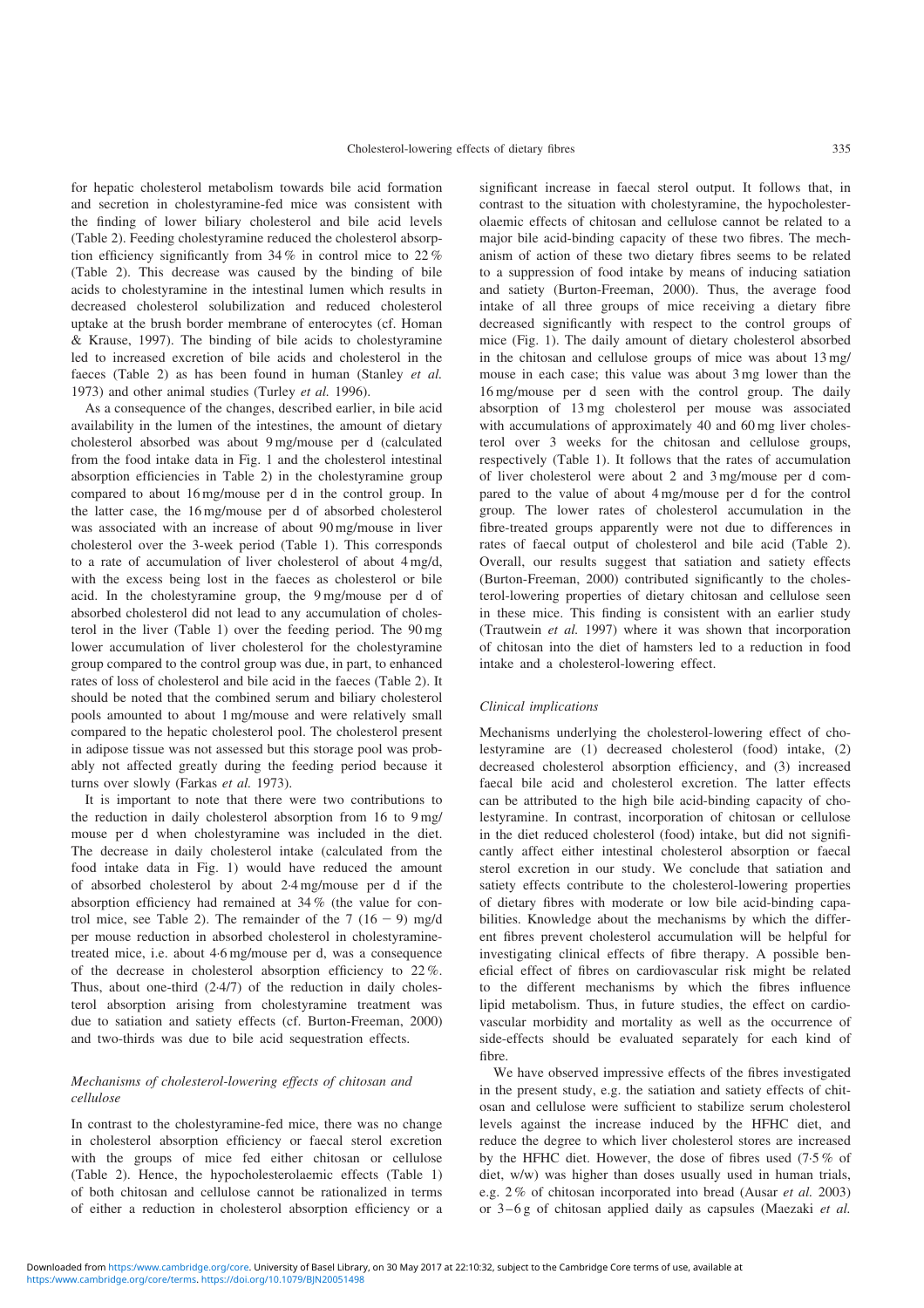1993; Mhurchu et al. 2004). It should be noted that the cholesterol concentration used in the present study  $(1.25\% \text{ of diet}, \text{w/w})$  was much higher than the cholesterol content of diets usually consumed by man. Hence, a fibre content below 7.5% might be sufficient to prevent cholesterol accumulation in man, as previously shown for cholestyramine (Brown, 1990) and chitosan (Maezaki et al. 1993; Pittler et al. 1999; Ylitalo et al. 2002; Bokura & Kobayashi, 2003). Investigation of cellulose in clinical studies is most intriguing, because a hypocholesterolaemic effect of cellulose has not been established as clearly (Chen & Anderson, 1979), although intake of high concentrations of cellulose as a food supplement in man was reported to lower serum cholesterol by about 25 % (Shurpalekar et al. 1971).

#### Acknowledgements

This study was supported by NIH Grant HL22633 and a postdoctoral fellowship to Ariëtte van Bennekum from the American Heart Association (Mid-Atlantic Consortium).

#### References

- Ausar SF, Morcillo M, Leon AE, et al. (2003) Improvement of HDL- and LDL-cholesterol levels in diabetic subjects by feeding bread containing chitosan. J Med Food 6, 397–399.
- Bartlett GR (1959) Phosphorus assay in column chromatography. J Biol Chem 234, 466-468.
- Bokura H & Kobayashi S (2003) Chitosan decreases total cholesterol in women: a randomized, double-blind, placebo-controlled trial. Eur J Clin Nutr 57, 721–725.
- Brown WV (1990) Clinical trials including an update on the Helsinki Heart study. Am J Cardiol 66, 11A-15A.
- Burton-Freeman B (2000) Dietary fiber and energy regulation. J Nutr 130, 272S–275S.
- Carter CP, Howles PN & Hui DY (1997) Genetic variation in cholesterol absorption efficiency among inbred strains of mice. J Nutr 127, 1344–1348.
- Casdorph HR (1967) Treatment of hypercholesterolemia with cholestyramine, a bile acid sequestering resin. Vasc Dis 4, 305–308.
- Castelli WP (1984) Epidemiology of coronary heart disease: The Framingham study. Am J Med  $76$ , 4-12.
- Chen WJL & Anderson JW (1979) Effects of plant fiber in decreasing plasma total cholesterol and increasing high-density lipoprotein cholesterol. Proc Soc Exp Biol Med 162, 310-313.
- Cohen DE (1999) Hepatocellular transport and secretion of biliary lipids. Curr Opin Lipidol 10, 295–302.
- Farkas J, Angel A & Avigan MI (1973) Studies on the compartmentation of lipid in adipose cells. II. Cholesterol accumulation and distribution in adipose tissue components. J Lipid Res 14, 344–356.
- Fernandez ML (2001) Soluble fiber and nondigestible carbohydrate effects on plasma lipids and cardiovascular risk. Curr Opin Lipidol 12, 35–40.
- Furda I (1983) Aminopolysaccharides their potential as dietary fiber. In Unconventional Sources of Dietary Fiber, pp. 105–122 [I Furda, editor]. ACS Symposium Series no. 214. Washington DC, USA: American Chemical Society.
- Furda I (1990) Interaction of dietary fiber with lipids mechanistic theories and their limitations. Adv Exp Med Biol 270, 67–82.
- Gallaher CM, Munion J, Hesslink RJ, Wise J & Gallaher DD (2000) Cholesterol reduction by glucomannan and chitosan is mediated by changes in cholesterol absorption and bile acid and fat excretion in rats. J Nutr 130, 2753–2759.
- Grundy SM (1983) Absorption and metabolism of dietary cholesterol. Annu Rev Nutr 3, 71–96.
- Grundy SM, Ahrens EH & Salen G (1968) Dietary  $\beta$ -sitosterol as an internal standard to correct for cholesterol losses in sterol balance studies. J Lipid Res 9, 374-387.
- Gylling H, Vanhanen H & Miettinen TA (1989) Effects of acipimox and cholestyramine on serum lipoproteins, non-cholesterol sterols and cholesterol absorption and elimination. Eur J Clin Pharmacol 37, 111–115.
- Han LK, Kimura Y & Okuda H (1999) Reduction in fat storage during chitin-chitosan treatment in mice fed a high-fat diet. Int J Obesity 23, 174–179.
- Homan R & Krause BR (1997) Established and emerging strategies for inhibition of cholesterol absorption. Curr Pharm Design 3, 29–44.
- Ishikawa TT, MacGee J, Morrison JA & Glueck CJ (1974) Quantitative analysis of cholesterol in 5 to  $20 \mu l$  of plasma. *J Lipid Res* 15, 286–291.
- Jennings CD, Boleyn K, Bridges SR, Wood PJ & Anderson JW (1988) A comparison of the lipid-lowering and intestinal morphological effects of cholestyramine, chitosan, and oat gum in rats. Proc Soc Exp Biol Med 189, 13–20.
- Kesaniemi YA & Miettinen TA (1987) Cholesterol absorption efficiency regulates plasma cholesterol level in the Finnish population. Eur J Clin Invest 17, 391–395.
- Lee JK, Kim SU & Kim JH (1999) Modification of chitosan to improve its hypocholesterolemic capacity. Biosci Biotechnol Biochem 63, 833–839.
- Maezaki Y, Tsuji K, Nakagawa Y, Kawai Y, Akimoto M, Tsugita T, Takekawa W, Terada A, Hara H & Mitsuoka T (1993) Hypocholesterolemic effect of chitosan in adult males. Biosci Biotech Biochem 57, 1439–1444.
- Mhurchu CN, Poppitt SD, McGill AT, Leahy FE, Bennett DA, Lin R, Ormod D, Ward L, Strik C & Rodgers A (2004) The effect of the dietary supplement, chitosan, on body weight; a randomized controlled trial in 250 overweight and obese adults. Int J Obes Relat Metab Disord 28, 1149–1156.
- Pittler MH, Abbot NC, Harkness EF & Ernst E (1999) Randomized, double-blind trial of chitosan for body weight reduction. Eur J Clin Nutr 53, 379–381.
- Schiller LR, Bilhartz LE, Santa Ana CA & Fordtran JS (1990) Comparison of endogenous and radiolabeled bile acid excretion in patients with idiopathic chronic diarrhea. Gastroenterology 98, 1036–1043.
- Sehayek E, Nath C, Heinemann T, McGee M, Seidman CE, Samuel P & Breslow JL (1998) U-shape relationship between change in dietary cholesterol absorption and plasma lipoprotein responsiveness and evidence for extreme interindividual variation in dietary cholesterol absorption in humans. J Lipid Res 39, 2415–2422.
- Shurpalekar KS, Doraiswamy TR, Sundaravalli OE & Narayana Rao M (1971) Effect of inclusion of cellulose in an 'atherogenic' diet on the blood lipids of children. Nature 232, 554–555.
- Stanley MM, Paul D, Gacke D & Murphy J (1973) Effects of cholestyramine, metamucil, and cellulose on fecal bile salt excretion in man. Gastroenterology 65, 889–894.
- Story JA, Furumoto EJ & Buhman KK (1997) Dietary fiber and bile acid metabolism–an update. Adv Exp Med Biol 427, 259–266.
- Trautwein EA, Jürgensen U & Erbersdobler HF (1997) Cholesterol-lowering and gallstone-preventing action of chitosans with different degrees of deacetylation in hamsters fed cholesterol-rich diets. Nutr Res 17, 1053–1065.
- Turley SD, Daggy BP & Dietschy JM (1994) Psyllium augments the cholesterol-lowering action of cholestyramine in hamsters by enhancing sterol loss from the liver. Gastroenterology 107, 444–452.
- Turley SD, Daggy BP & Dietschy JM (1996) Effect of feeding psyllium and cholestyramine in combination on low density lipoprotein metabolism and fecal bile acid excretion in hamsters with dietary-induced hypercholesterolemia. J Cardiovasc Pharmacol 27, 71–79.